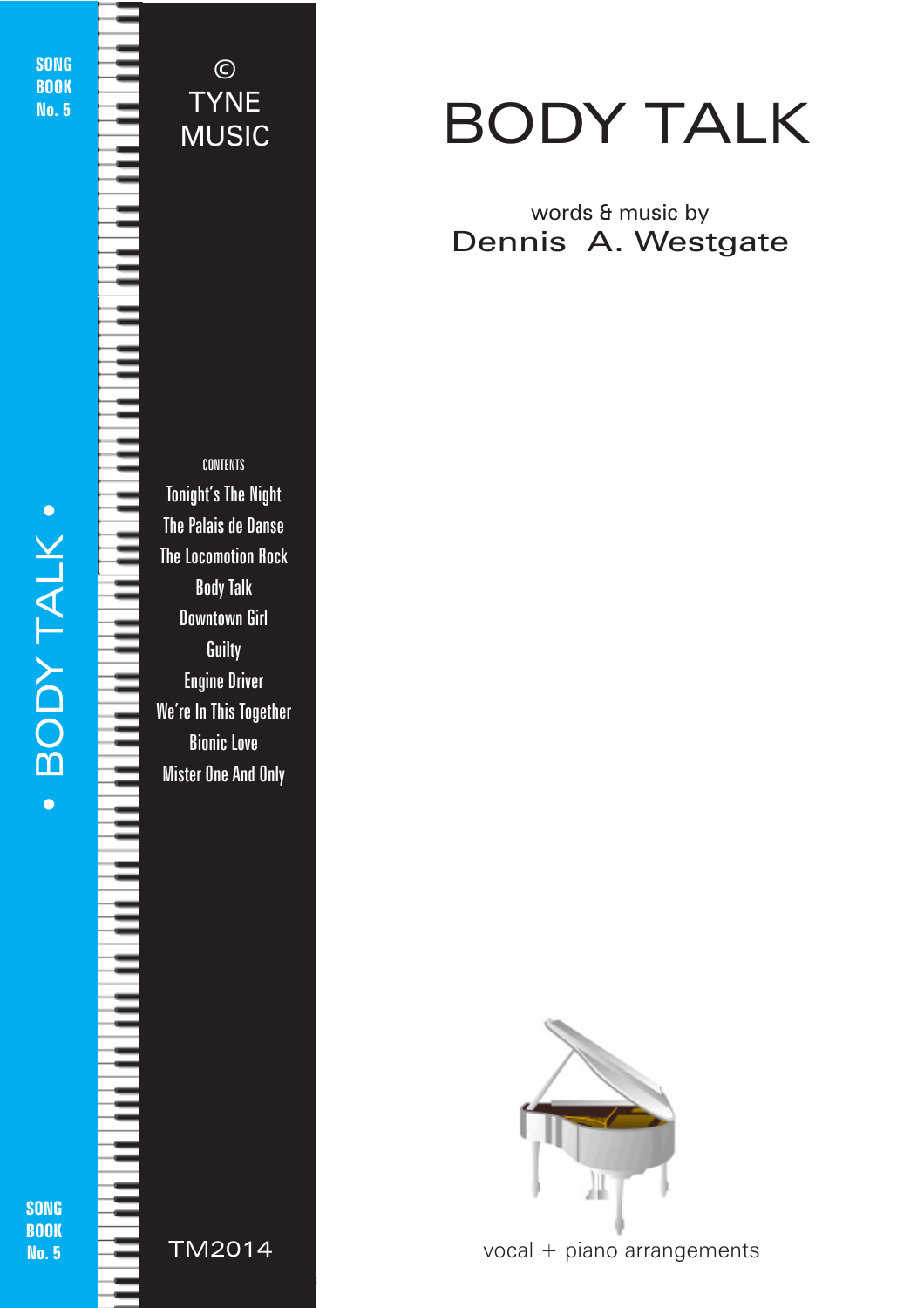

BODY TALK

### Words & Music by DENNIS A. WESTGATE

Having been raised on a diet of musicals from an early age, I guess I've seen just about every film made from the 40s onwards and more than a few stage productions. I suppose that's why I've always had a yearning to 'have a go' at writing one myself. However, I never did seem to find the time until the latter years, as running a business and raising a family seemed more important than chasing fanciful dreams, so it was always something of a hobby-horse to indulge in, on quieter moments.

I don't know about you, but I always liked to come away from the theatre with the songs ringing in my head. So when writing my own shows, I always try to emulate some those great exponents of the musical. Hopefully, this album of songs will also set your feet 'tapping!'

D. A. Westgate



**© 2018 TYNE MUSIC** All rights reserved

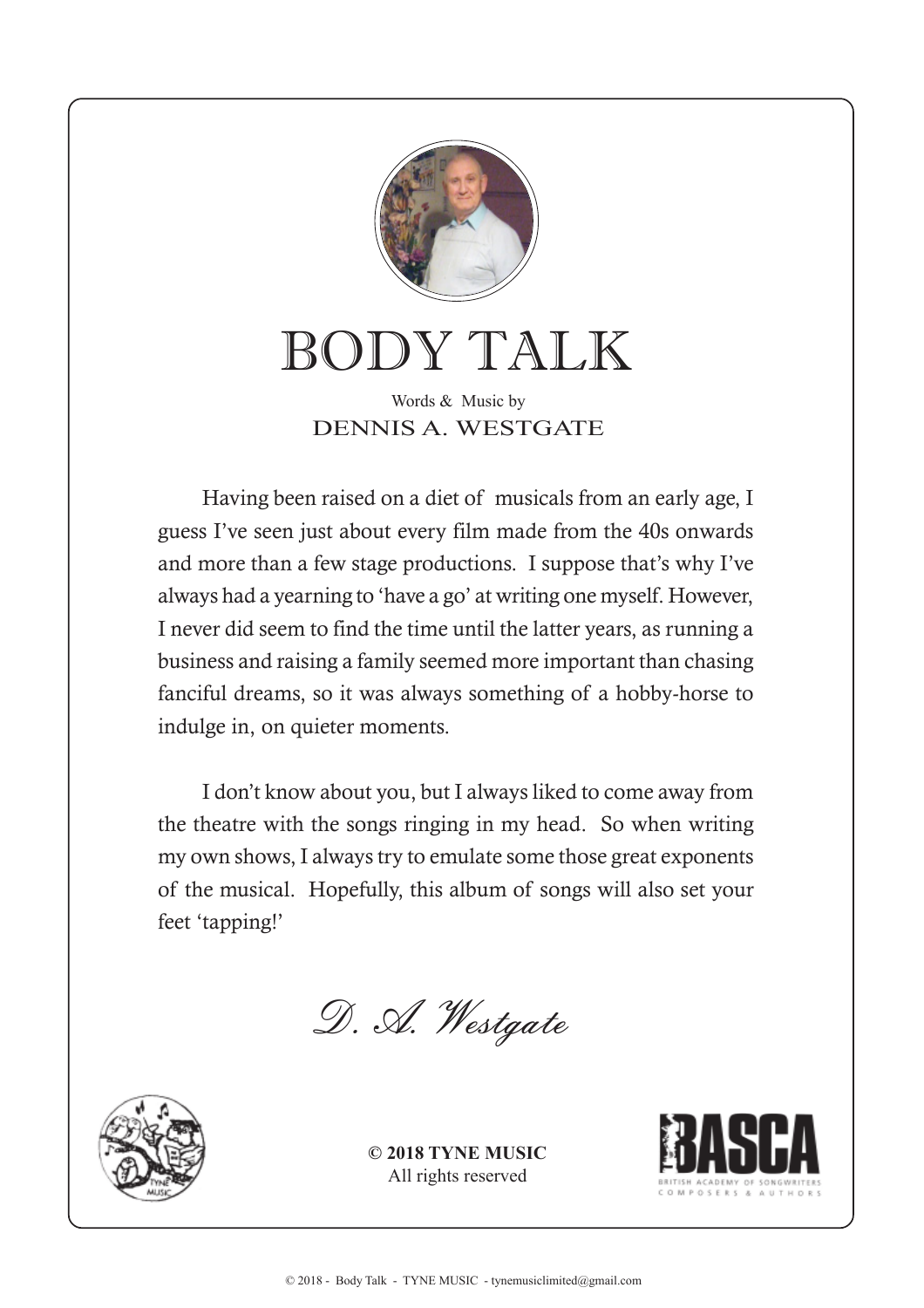| BODY TALK<br>by<br><b>DENNIS A. WESTGATE</b> |                  |      |
|----------------------------------------------|------------------|------|
| ARRANGED FOR PIANO WITH CHORDS               |                  |      |
| <b>SONG TITLE</b>                            | From the Musical | Page |
|                                              |                  |      |
|                                              |                  |      |
|                                              |                  |      |
|                                              |                  |      |
|                                              |                  |      |
|                                              |                  |      |
|                                              |                  |      |
|                                              |                  |      |
|                                              |                  |      |
| 10. MISTER ONE AND ONLY  Downtown Divas  42  |                  |      |
| © 2018 TYNE MUSIC                            |                  |      |

All rights reserved

IJ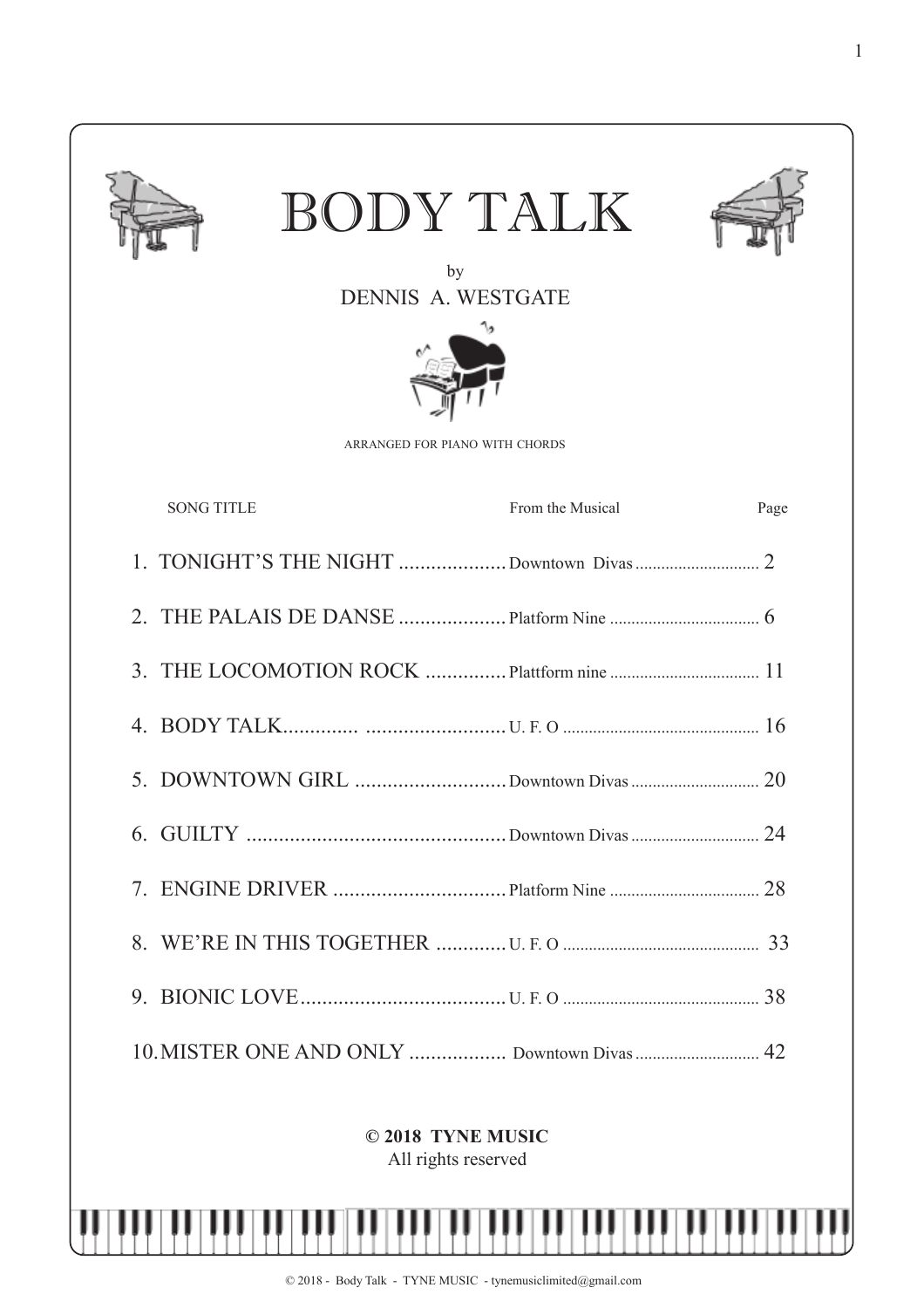## BODY TALK

#### ENGINE DRIVER

I'm an engine driver I smell of smoke and grease Locomotive driver, go anywhere I please So if you see me a-comin' You'd better watch my wheels

I'm a engine driver A very special guy "Locomotive Driver" You'll hear the girls all sigh I've got a sweet locomotion That money just can't buy

**(Solo with chorus) Engine driver, engine driver whoo-eee Engine driver, engine driver that's me I'll set your body on fire With incandescent heat**

I'm an engine driver I've got a heart of coal Locomotive driver With fire in my soul If I'm your only desire Don't put me on parole

#### **(additional words for chorus) \* sshhh-a, sshhh-a, sshhh-a**

*Engine driver, engine driver ,whooo-eeee What a lover, ain't no other, whooo-eee He's got rhythm, let's get with him, whooo-eee Don't put him on parole, ssshhh-aaaaah \* (Note: Chorus line imitate this engine steam noise on song intro0*



*One of the 15 musical numbers from 'PLATFORM NINE'*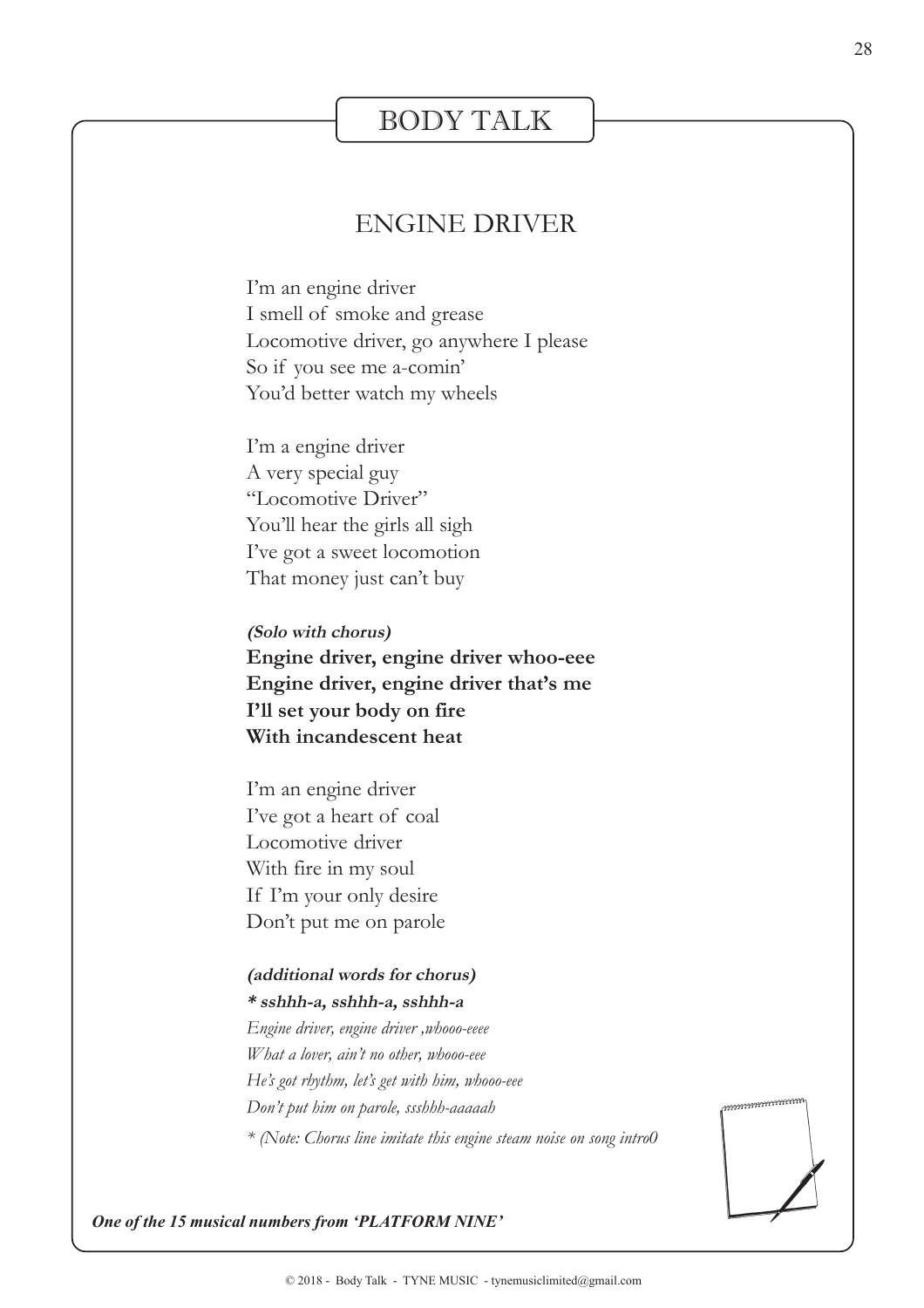# **Engine Driver**



<sup>© 2018 -</sup> Body Talk - TYNE MUSIC - tynemusiclimited@gmail.com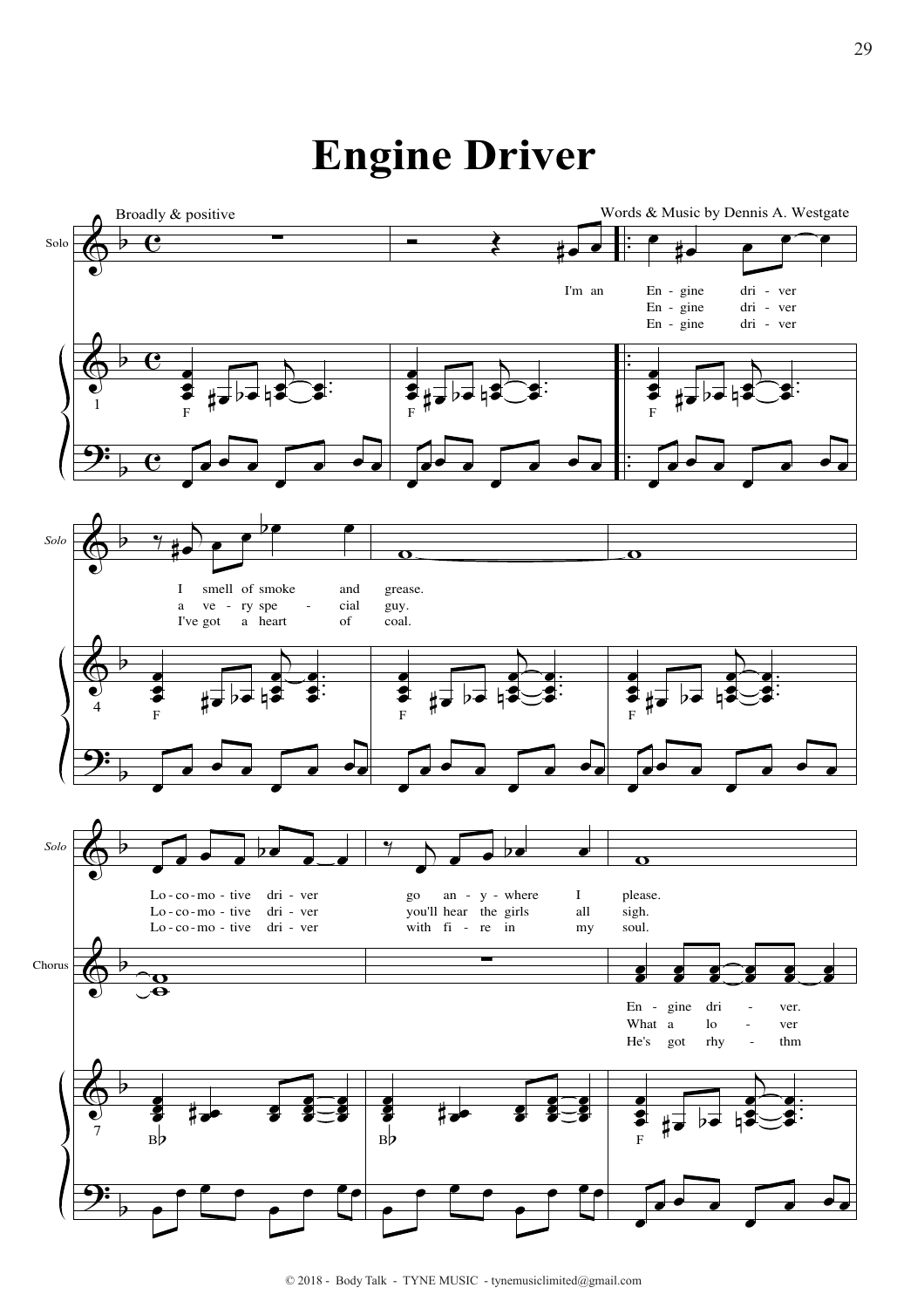

<sup>© 2018 -</sup> Body Talk - TYNE MUSIC - tynemusiclimited@gmail.com